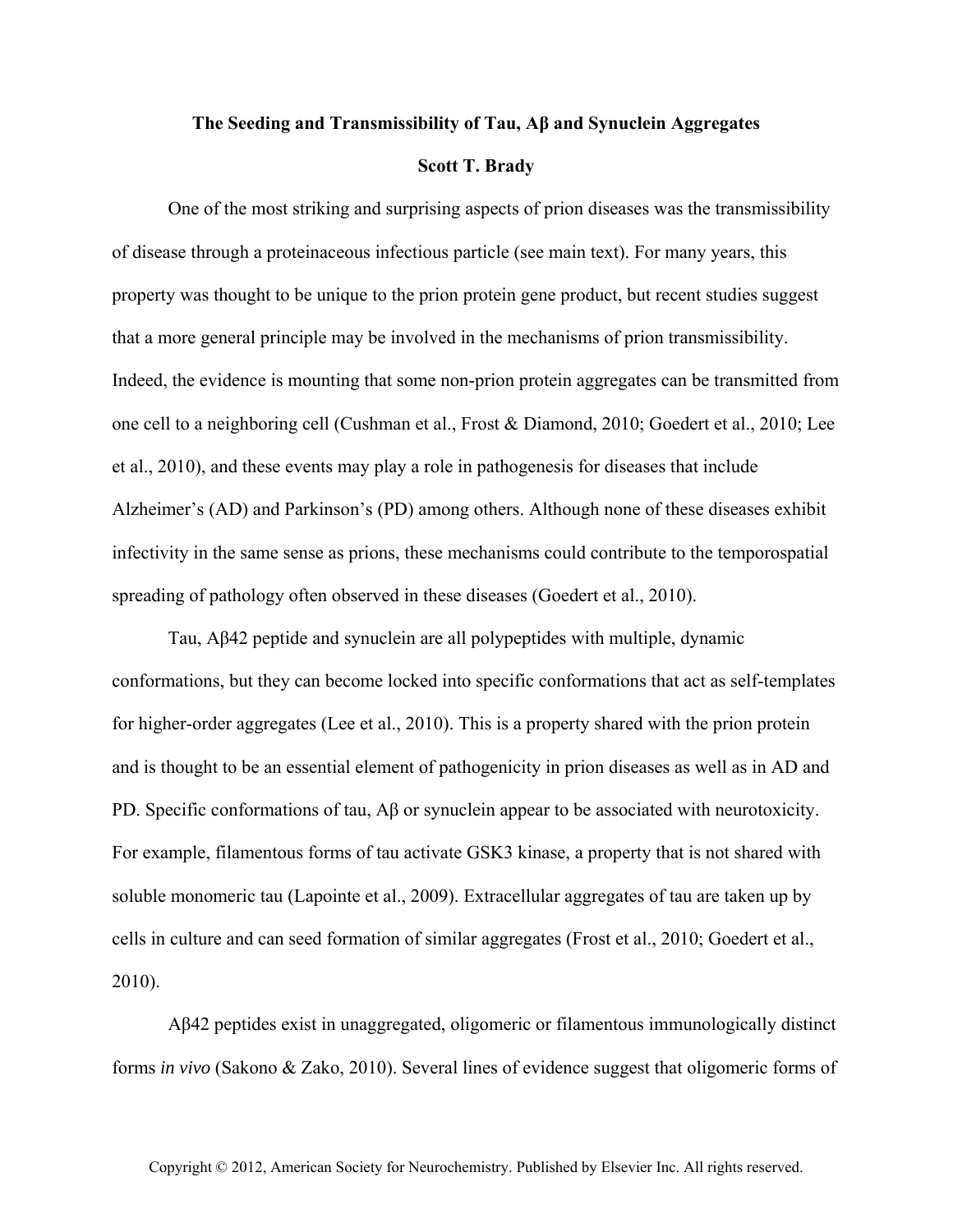Aβ42 are significantly more toxic. For example, oligomeric Aβ42, but not unaggregated or fibrillar forms, inhibit fast axonal transport and produce synaptic failure (Moreno et al., 2009; Pigino et al., 2009). Remarkably, both intracerebral and peripheral injection of Aβ42 amyloid can lead to amyloidosis and tau pathology in vulnerable cells expressing human APP and tau (Frost & Diamond, 2010; Goedert et al., 2010).

Finally, synuclein fibril formation can be nucleated by existing oligomers or fibrils (Frost et al., 2010) much like tau or Aβ42. Studies with neurons in culture expressing mutant synuclein associated with familial forms of PD indicate that synuclein aggregates can be released from cells and taken up by others, leading to Lewy-type pathology (Cushman et al., 2010; Frost et al., 2010). Moreover, patients who have received mesencephalic dopaminergic neuron grafts can exhibit host-to-graft spreading of Lewy pathology (Goedert et al., 2010).

The evidence is compelling that such transmissibility can occur with tau,  $\Lambda\beta$  and synuclein aggregates. Rather less certain is the extent to which this pathway contributes to the disease process in human patients. Studies that show elevated tau and synuclein conformers in cerebrospinal fluid of patients appear to correlate with neuropathology (Blennow et al., 2010; Eller & Williams, 2009) and these elevated levels are increasingly used as biomarkers for diagnostic purposes. Such findings indicate that disease-associated forms of tau and synuclein can be released into the extracellular environment, but more work is needed to determine whether this release is a consequence of neurodegeneration or whether it contributes to the spread of pathology.

## **References**

Blennow et al., 2010 K. Blennow, H. Hampel, M. Weiner, H. Zetterberg, Cerebrospinal fluid and plasma biomarkers in Alzheimer disease. Nature Reviews Neurology. 6 (3) (2010) 131–144.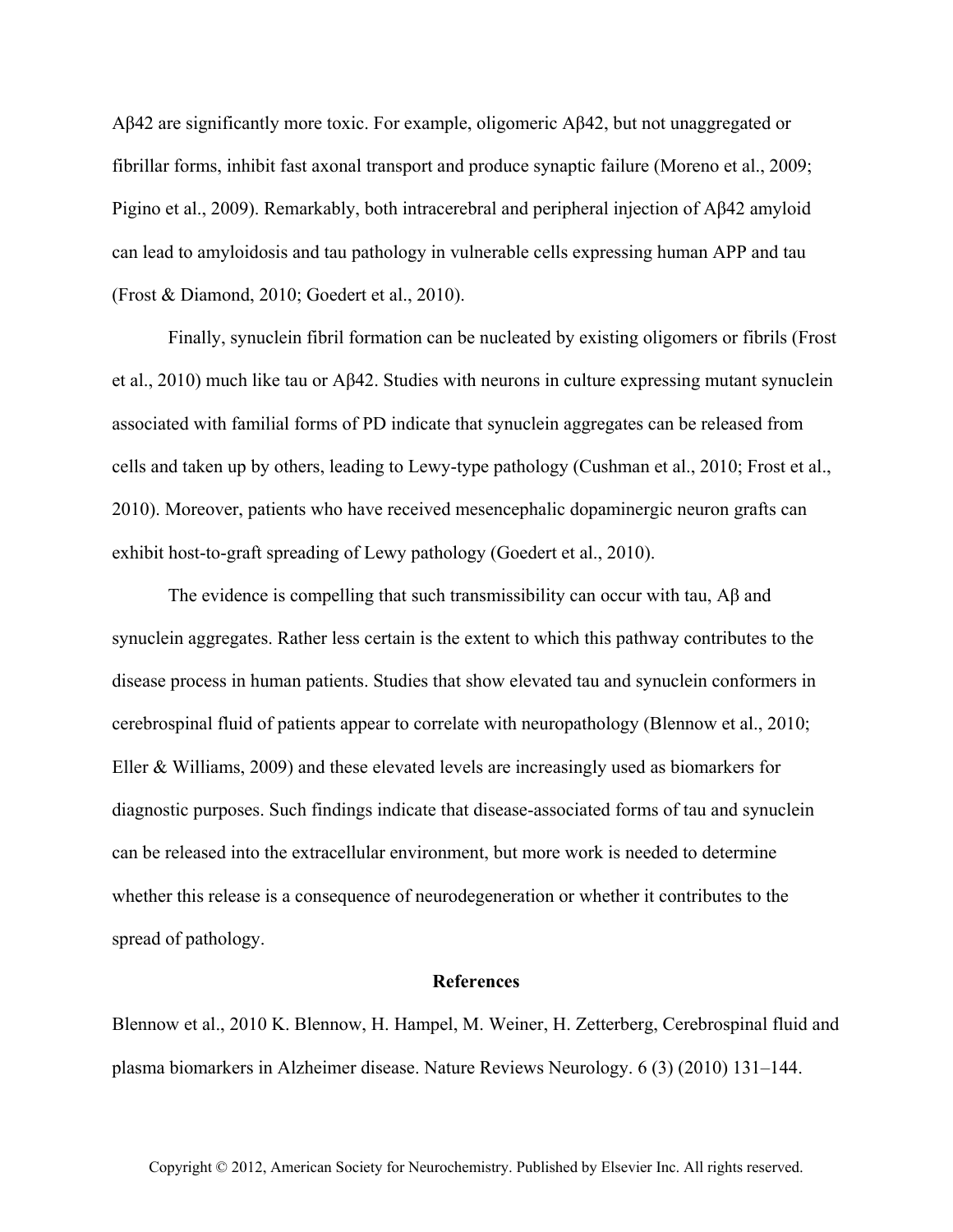Cushman et al., 2010 M. Cushman, B.S. Johnson, O.D. King, A.D. Gitler, J. Shorter, Prion-like disorders: Blurring the divide between transmissibility and infectivity. Journal of Cell Science. 123 (Pt. 8) (2010) 1191–1201.

Eller and Williams, 2009 M. Eller, D.R. Williams, Biological fluid biomarkers in neurodegenerative parkinsonism. Nature Reviews Neurology. 5 (10) (2009) 561–570. Frost and Diamond, 2010 B. Frost, M.I. Diamond, Prion-like mechanisms in neurodegenerative diseases. Nature Reviews Neuroscience. 11 (3) (2010) 155–159.

Goedert et al., 2010 M. Goedert, F. Clavaguera, M. Tolnay, The propagation of prion-like protein inclusions in neurodegenerative diseases. Trends in Neurosciences. 33 (7) (2010) 317– 325.

Lapointe et al., 2009 N.E. Lapointe, G. Morfini, G. Pigino, I.N. Gaisina, A.P. Kozikowski, L.I. Binder, The amino terminus of tau inhibits kinesin-dependent axonal transport: Implications for filament toxicity. Journal of Neuroscience Research. 87 (2) (2009) 440–451.

Lee et al., 2010 S.J. Lee, P. Desplats, C. Sigurdson, I. Tsigelny, E. Masliah, Cell-to-cell transmission of non-prion protein aggregates. Nature Reviews Neurology. 6 (12) (2010) 702– 706.

Moreno et al., 2009 H.H. Moreno, E. Yu, G. Pigino, I. Hernandez, N. Kim, J.E. Moreira, Synaptic transmission block by presynaptic injection of oligomeric amyloid beta. Proceedings of the National Academy of Sciences of the United States of America. 106 (14) (2009) 5901–5906. Pigino et al., 2009 G. Pigino, G. Morfini, Y. Atagi, A. Deshpande, C. Yu, L. Jungbauer, Disruption of fast axonal transport is a pathogenic mechanism for intraneuronal amyloid beta. Proceedings of the National Academy of Sciences of the United States of America. 106 (14) (2009) 5907–5912.